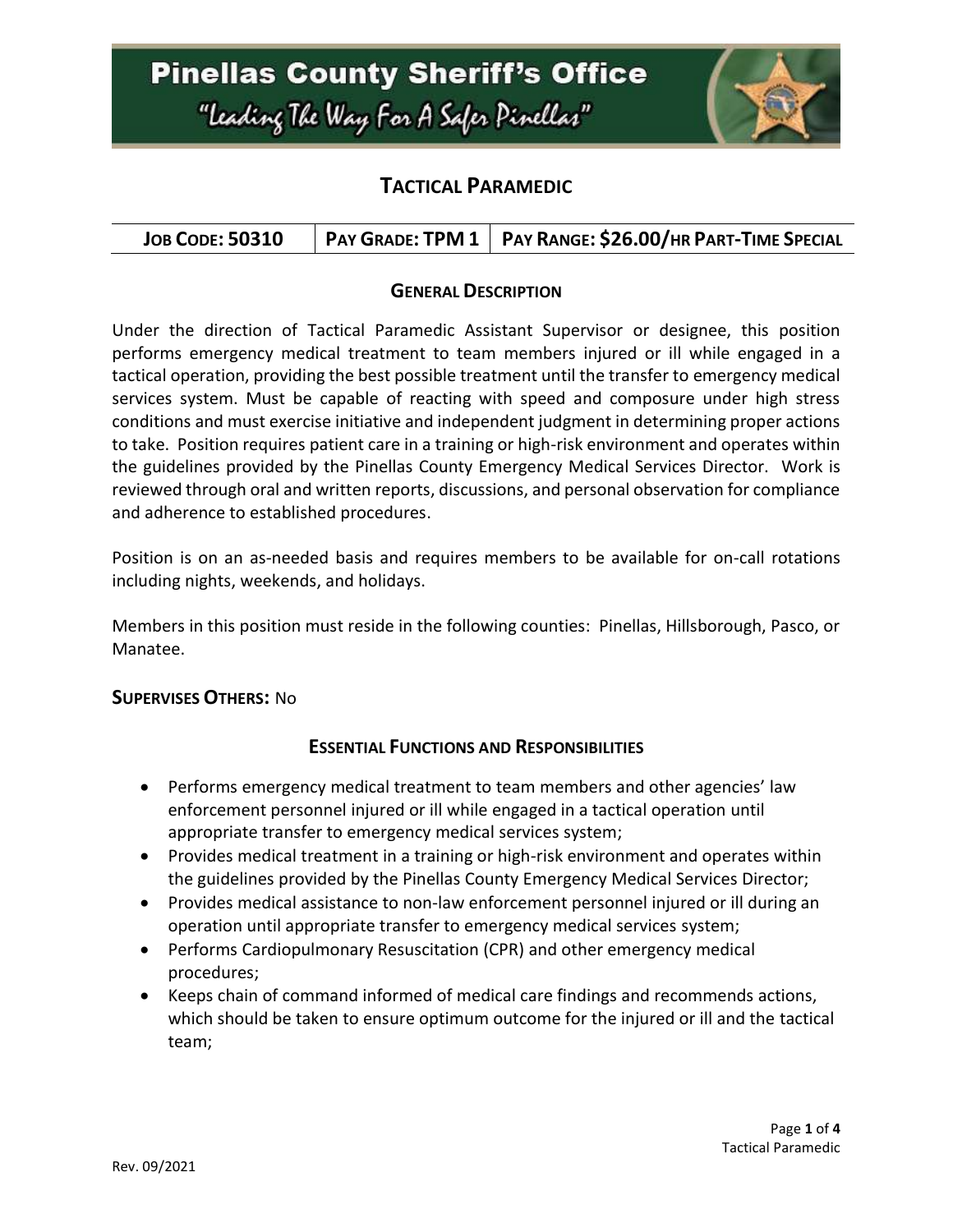

- Maintains proficiency in advanced life support techniques; maintains high level of continuing education in Advanced Cardiac Life Support (ACLS) and principles of patient handling;
- Assists in the development and direction of training activities in order to maintain tactical paramedic operational readiness;
- Serves as liaison between law enforcement agencies and ambulance contractor;
- Completes timesheets and reports, as directed;
- Attends monthly and annual training and continuing medical education as required;
- Participates in Sheriff's Office recruitment and community relations activities as directed;

This list is not intended to be all-inclusive, and you may not be responsible for every item listed. The employer reserves the right to assign additional functions and responsibilities as necessary.

### **QUALIFICATIONS**

- High school graduation or equivalent diploma from an institution accredited by an accrediting body recognized by the U. S. Dept. of Education or licensed as a degree granting institution by the Commission for Independent Education. Valid State of Florida Paramedic Certification
- Pinellas County Certified Paramedic
- Minimum of 3 years as a certified paramedic
- Current Prehospital Trauma Life Support (PHTLS) certification
- Current Advanced Cardiac Life Support (ACLS) certification from the American Heart Association or equivalent
- Current Cardiopulmonary Resuscitation (CPR) course certification
- Current Emergency Pediatric Care (EPC) certification
- Current Advanced Practice Paramedic (APP) certification, or attained within one (1) year
- Completion of an approved forty (40) hour Tactical Combat Casualty Care (TCCC) / Tactical Emergency Medical Service (TEMS) course, or within two years of employment
- Must maintain appropriate, unrestricted credentials according to the licensure, certification, and registration requirements of the jurisdiction
- Requires that the member be at least 21 years of age.
- Must be able to meet all legal requirements of Florida State Statute 790.06, License to Carry Concealed Weapon or Firearm within six (6) months of employment
- Member will be required to carry an agency issued handgun while on duty
- Must be able to meet all legal requirements of Florida State Statute 790.25(q) within one year of employment
- Completed an approved 80 hour Basic SWAT School, within one year of employment
- Must possess a valid Florida driver's license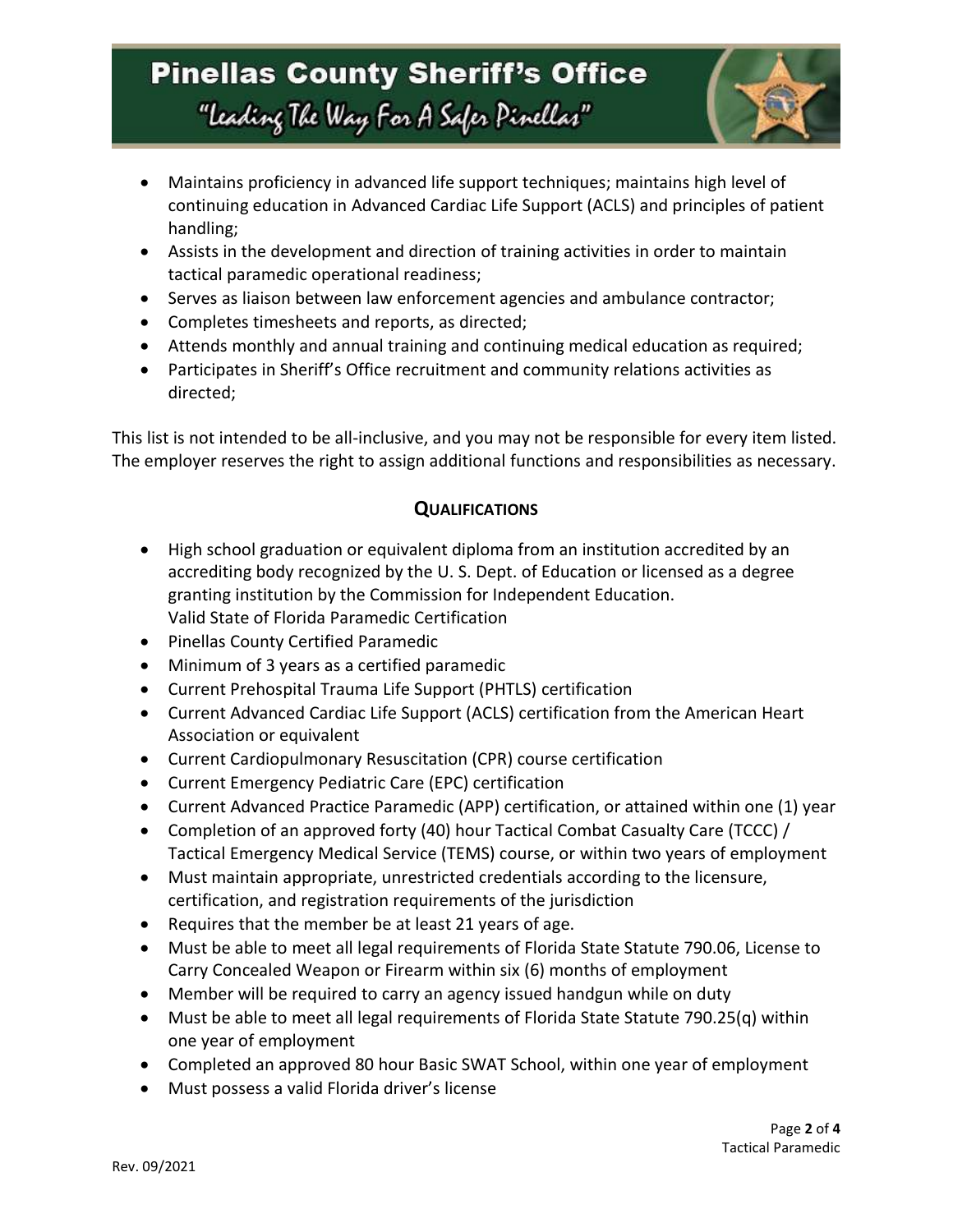

### **KNOWLEDGE, SKILLS, AND ABILITIES**

- Ability to work without direct, immediate supervision and with confidentiality.
- Ability to cope with stressful situations and perform calmly.
- Ability to work closely with others as a team.
- Ability to work indoors and outdoors with occasional exposure to hazardous conditions including: blood/bodily fluids, chemical contaminated environments, fumes / odors, extended time-periods, and high temperature environments.
- Expertise in making assessment/diagnoses and appropriate follow-through care and treatment, good decision making, organizational and time management skills.
- Ability to follow organizational procedures, policies, practices, rules and regulations governing activities of the administrative functions.
- Ability to operate equipment and instruments utilized in meeting job requirements and operational responsibilities.
- Ability to perform all functions of the job classification without posing a direct threat to the health or safety of other individuals in the workplace.
- Ability to work with exposure to loud noises, mechanical, and electrical equipment.
- Ability to perform all functions of the job classification without posing a direct threat to the health or safety of other individuals in the workplace.
- Ability to adhere, at all times, to the standards and principles of honesty and integrity, and to keep your private life unsullied as an example to all.
- Ability to comply with the Drug Free Workplace Act.

### **PHYSICAL ABILITIES**

The physical abilities listed below are estimates of time spent during a typical work day to perform essential functions and responsibilities. Members in this position may be required to:

- Visual acuity of 20/30 vision standard in each eye; if corrective lenses must be used to satisfy 20/30 vision standard, uncorrected vision should be no worse than 20/100 in each eye.
- Hearing acuity, single hearing levels should not exceed 25 decibels at either 500, 1000, or 2000 Hz nor exceed 30 decibels at 3000 Hz frequencies in each ear.
	- o Ability to perceive sounds at normal voice range and sounds transmitted by radio and sirens.
- Ability to operate authorized semi-automatic handguns designated by the agency from a standing, crouching, kneeling, or prone position with either hand with accuracy, essentials for this requirement shall consist of, but not limited to the following: grip, stance, sighting under various lighting conditions, trigger control, body positioning, drawing techniques, and loading / unloading.